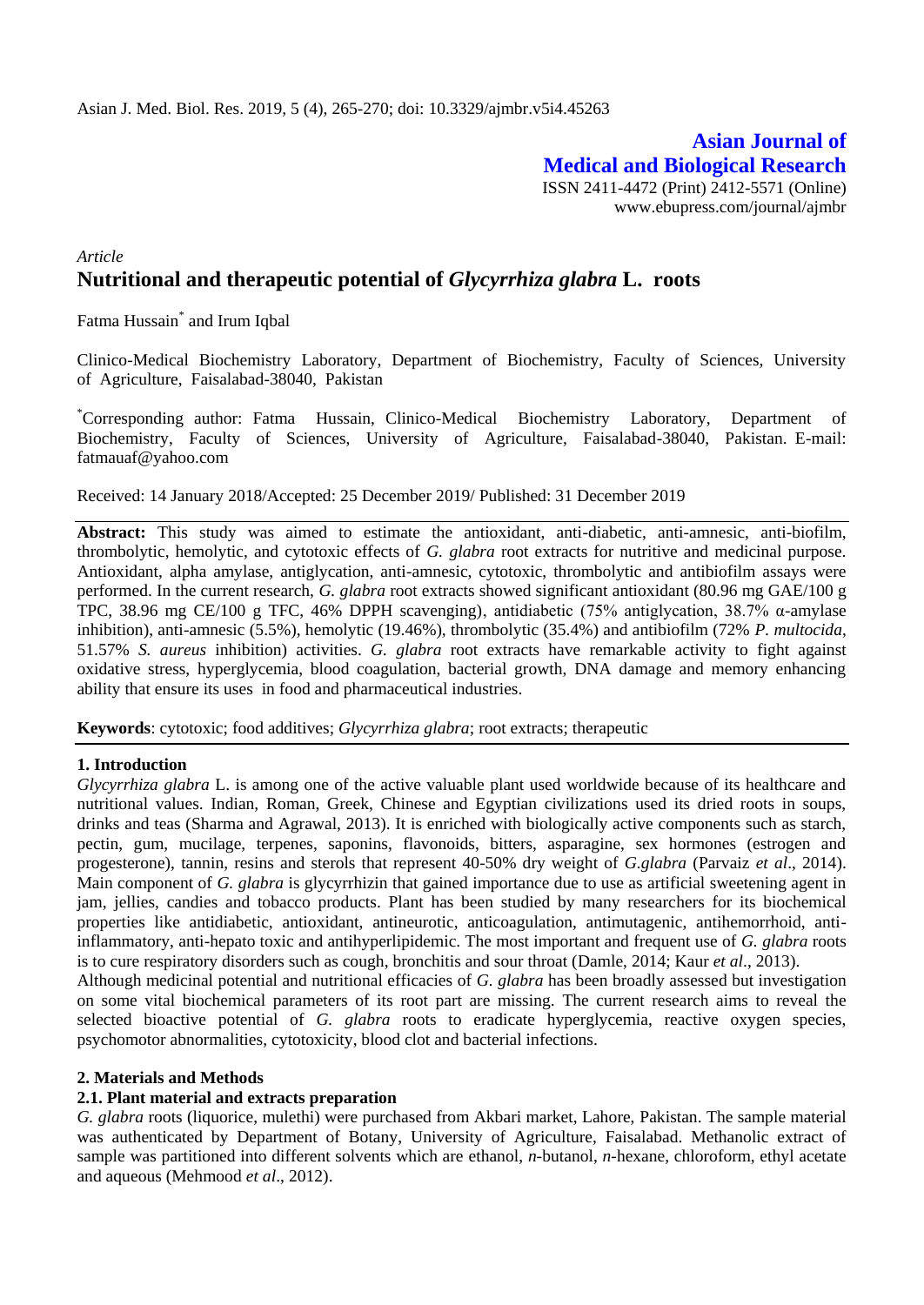### **2.2. Anti-oxidant profile**

**266**

Antioxidant profile was assessed by measuring total phenolic content (TPC), total flavonoid content (TFC) and DPPH radical scavenging potential. TPC of the sample extracts were determined by Folin-Ciocalteu colorimetric method (Chaharedhi *et al.,* 2009). Aluminum chloride colorimetric assay was used to determine TFC (Siddique *et al*., 2010). The extracts antioxidant activity was assessed on the basis of their free radical scavenging potential against stable radical 2, 2-diphenyl l-picrylhydrazyl (DPPH) (Souri *et al.*, 2008).

## **2.3. Antidiabetic potential**

Antidiabetic profile was estimated by glycation and alpha amylase inhibition. For glycation inhibition test sample extracts were dissolved with bovine serum albumin, glucose, phosphate buffer of pH 7.4 and incubated for 11 days at 37<sup>o</sup>C (Mastuda *et al.*, 2003). Alpha amylase inhibition assay was performed by incubating samples solutions at 25°C for 90 minutes, along with phosphate buffer (pH 6.9), porcine pancreatic α-amylase (Sigma Aldrich). Now starch solution is added and incubated again for another 30 minutes at 25°C. With the addition of 3, 5 dinitro-salicylic acid reagent solutions were heated in boiling water for few minutes. Percent inhibition was calculated by taking absorbance at 540 nm (Apostolidis *et al*., 2006).

### **2.4. Anti-amnesic activity**

Acetylcholinesterase effect was analyzed by the procedure described previously (Rahman *et al*., 2005). 2.8 mL phosphate buffer, 100 µL 5, 5-dithio-bis-2-nitrobenzoic acid stock solution and 30 µL acetylcholinesterase enzyme (Sigma-Aldrich Germany, source: *Electrophorus electricus*; electric eel) and 30 µl fractions were mixed. After incubation for 15 minutes at  $25^{\circ}$ C, 30 µL substrate stock solution was added and absorbance at 412 nm was recorded.

### **2.5. Cytotoxic potential**

#### **2.5.1. DNA damage protection assay**

For DNA damage protection assay, reaction mixture (supercoiled pBR322 plasmid DNA and extracts) was incubated, following the addition of Fenton reagent and analyzed by agarose gel electrophoresis. The positive control contained Fenton reagent and plasmid DNA whereas plasmid DNA was used as negative control. The results were analyzed by trans-illuminator (Ruma *et al*., 2013).

#### **2.5.2. Hemolytic activity**

This assay was performed according to described procedure (Powell *et al*., 2000). Red blood cells (RBCs) suspension were mixed with fractions, incubated for 30 minutes at 37°C, centrifuged at 1500 rpm for 5 minutes and supernatant was diluted with phosphate buffer saline. The absorbance was determined at 576 nm.

### **2.6. Thrombolytic activity**

Thrombolytic activity was carried out by taking micro-centrifuge tubes. These were weighed empty, added with blood samples and incubated. Serum was discarded and tubes with clot were again weights. Clots were added with plant extracts and incubated. After incubation, tubes were again weighed see the difference in weight after clot disruption (Hossain *et al*., 2012).

#### **2.7. Biofilm inhibition assay**

Antibiofilm activity was investigated by using two bacterial strains namely *Staphylococcus aureus* and *Pasteurella multocida*. Plant extracts, nutrient broth and microbial strains were incubated for 24 hr. at 37ºC in microtiter plates. Then plates were washed with sodium phosphate buffer saline pH 7.4 and staining was done by crystal violet dye. Absorbance was taken at 630 nm (Dheepa *et al*., 2011).

#### **2.8. Statistical analysis**

The results were expressed as mean  $\pm$  standard deviation (S.D) and analyzed by SPSS software (version 22) with level of significance set at  $p<0.05$ .

#### **3. Results and Discussion**

## **3.1. Anti-oxidant activity**

TPC, TFC and DPPH assay investigations of all fractions showed significant (*p*<0.05) results. Chloroform fraction showed highest phenolic contents (80.96  $\pm$  0.019 mg GAE). TPC results for other fractions in descending order were as <methanol<ethanol<ethyl acetate<*n*-butanol <aqueous<*n*-hexane. In current research,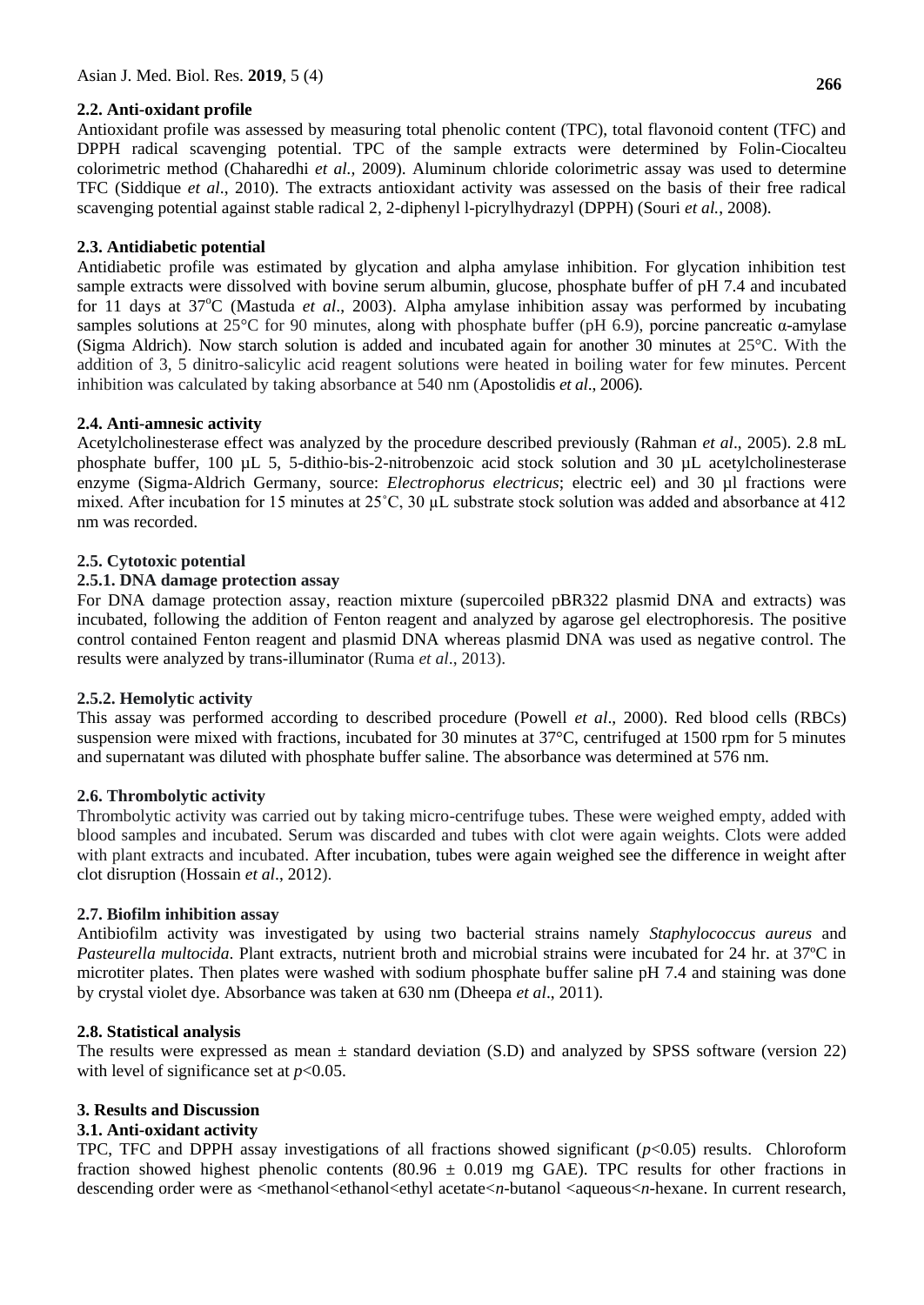TPC contents were in range of 3.14-80.96 mg GAE which are in accordance to earlier reported results. An earlier study reported the TPC in range of 75.7 to 185.7 μg GAE for aqueous and ethanolic extracts of *G. glabra*  aerial parts, respectively (Tohma and Gulcin, 2010). Our results are comparatively similar to these earlier findings, although variations may be due to different solvents used and units of measurement used.

Maximum flavonoid contents were shown by chloroform extract  $(38.96 \pm 0.017 \text{ mg CE})$ . TFC values for other fractions were found to be in ascending order as: aqueous >*n*-butanol>ethyl acetate>methanol> ethanol>*n*hexane. Flavonoids possess the antioxidant activities that are important for various diseases produced by free radicals. In present study *G. glabra* fractions exhibited TFC in range of 5.13-38.96 mg CE. Contrary to present results an earlier study described the 2.6-5.1μg quercitin flavonoid contents (Tohma and Gulcin, 2010). Variation among results is due to use of diverse TFC units.

Optimum DPPH inhibition (46%) was shown by *n*-butanol. Whereas other fractions showed the following DPPH inhibition indescending order: *n*-hexane <aqueous<ethyl acetate<ethanol <chloroform<methanol (Table 1). *G. glabra* root extracts showed DPPH scavenging activity in range of 5.08-46%. Current results are in accordance with the previous investigation that reported antioxidant activity of *G. glabra* roots in range of 42.9- 57.5 % (Tohma and Gulcin, 2010). It is concluded from the antioxidant profile that *G. glabra* roots have potential to eliminate free radicals to be used in food industries for preservation of food and to avoid the food spoilage and rancidity. It also protects the biological systems to minimize the detrimental effects of oxidative stress.

### **3.2. Antidiabetic potential**

Range of antiglycation values was  $35-75\%$ ; *p* <0.05 and trend in descending order was: chloroform <ethyl acetate<*n*-hexane <aqueous <methanol<ethanol<*n*-butanol (Table 1). Restriction of protein glycosylation process is a vital therapeutic option to reduce diabetic complications. *G. glabra* extracts exhibit up to 75% antiglycation potential. Another study reported the 69% glycation inhibition from *G.glabra* roots owing to the presence of triterpenoid saponin and glycyrrhizin that reduced level of advanced glycation end products (Tupe *et al*., 2017).

Significant  $(p<0.05)$  alpha amylase inhibition ranged from 7.2 to 38.7%. Inhibition percentage for all fractions in descending order was as: *n*-hexane <chloroform<*ethyl* acetate <*n*-butanol <ethanol <methanol <aqueous (Table 1). About 7.2-38.7% inhibition potential shown by *G. glabra* root extracts in current research was supported by earlier study that stated amylase inhibition range from 24.12 to 51.07% (Rodda *et al*., 2014).Findings of these results suggested that *G. glabra* root extracts are valuable alternatives sweetening agent used in food products to avoid diabetic complications.

| Fractions/        | Antioxidant profile      |                          |             | Antidiabetic profile |               |  |
|-------------------|--------------------------|--------------------------|-------------|----------------------|---------------|--|
| <b>Extracts</b>   | <b>TPC</b>               | TFC                      | <b>DPPH</b> | Antiglycation        | Alpha amylase |  |
| <b>Methanol</b>   | $38.96 \pm 0.003$        | $12.40 \pm 0.015$        | 5.08        | 37                   | 11            |  |
| <b>Ethanol</b>    | $34.96 \pm 0.011$        | $15.77 \pm 0.002$        | 9.8         | 35.5                 | 15.5          |  |
| <i>n</i> -butanol | $13.87 \pm 0.010$        | $10.18 \pm 0.002$        | 46          | 35                   | 17.6          |  |
| $n$ -hexane       | $3.14 \pm 0.011$         | $19.63 \pm 0.011$        | 24          | 65                   | 38.7          |  |
| <b>Chloroform</b> | $80.96 \pm 0.019$        | $38.96 \pm 0.017$        | 8.6         | 75                   | 35            |  |
| E. acetate        | $23.32 \pm 0.008$        | $10.68 \pm 0.010$        | 10.6        | 72                   | 20.9          |  |
| <b>Aqueous</b>    | $13.32 \pm 0.009$        | $5.13 \pm 0.022$         | 12          | 51                   | 7.2           |  |
| <b>Control</b>    | $\overline{\phantom{a}}$ | $\overline{\phantom{0}}$ | 66.23       | 61                   | 45            |  |

| Table 1. Antioxidant and antidiabetic profile. |  |  |
|------------------------------------------------|--|--|
|------------------------------------------------|--|--|

Data expressed as (mean  $\pm$  SD) or percentage inhibition. All the extracts showed statistically significant results *p*<0.05.

TPC: total phenolic contents expressed mg gallic acid equivalents /100 g dry weight; TFC: total flavonoid contents expressed as mg catechin equivalents/100 g dry weight; DPPH: 2, 2-diphenyl l-picrylhydrazyl. Control: BHT; butylated hydroxy toluene (antioxidant), metformin (antiglycation), glucobay (alpha amylase inhibition).

#### **3.3. Anti-amnesic activity**

Maximum acetylcholinesterase (AChE) inhibitory potential (5.5%) was shown by ethanol fraction. Whereas other extracts showed inhibition in ascending order as: ethyl acetate >aqueous> methanol >*n*-butanol >chloroform >*n*-hexane (Table 2). AChE inhibition range shown by *G. glabra* was 3.12-5.5%. An earlier investigation (Young *et al*., 2013) perceived that glabridin containing aqueous extract suppressed the neuron cell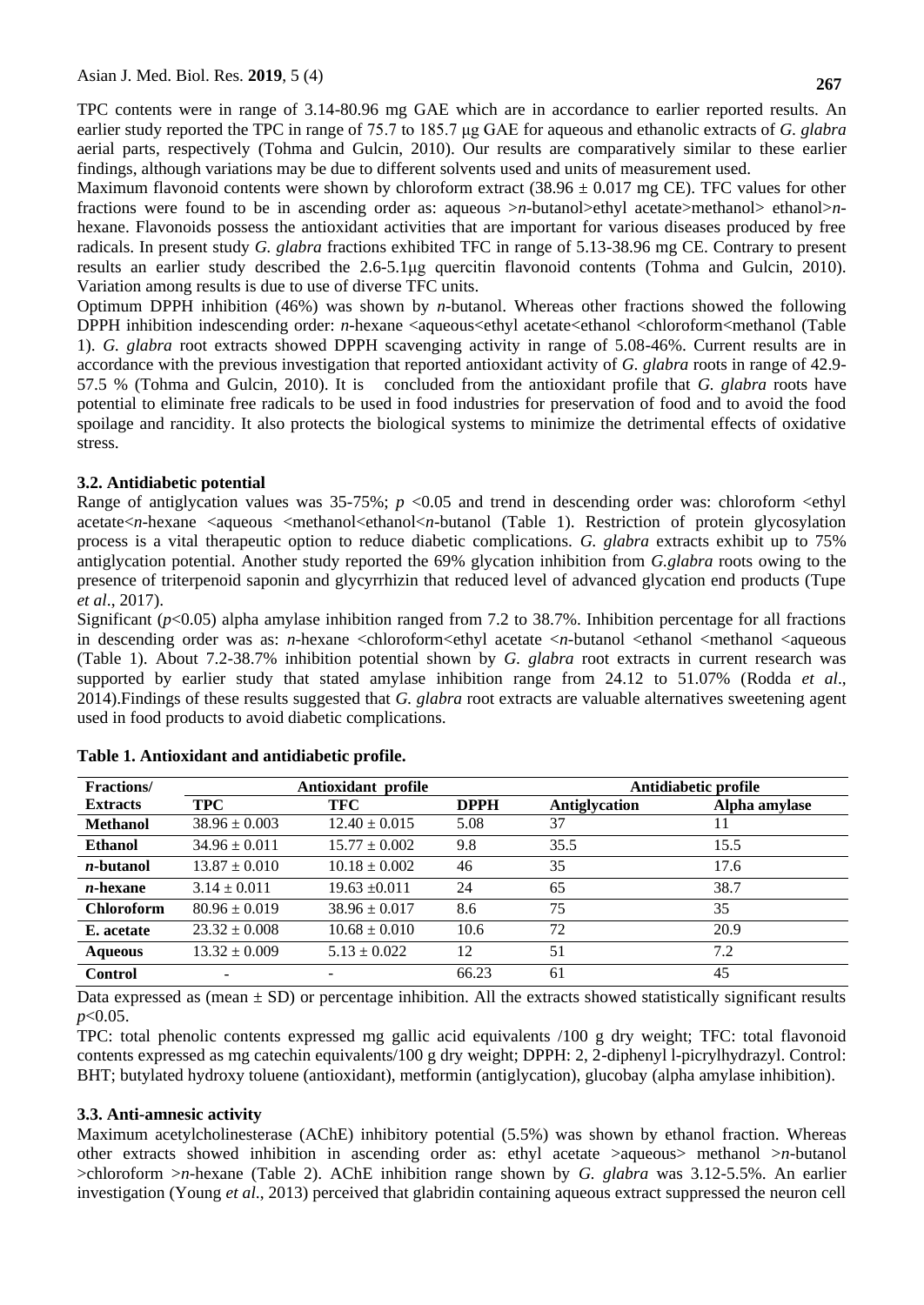death by inhibiting the AChE activity up to 11.1%. As AChE enzyme is involved in the termination of impulse transmission by rapid hydrolysis of the neurotransmitter acetylcholine. Therefore, current study demonstrated the impressive ability of *G. glabra* root extracts to regulate hormonal imbalancement involved in neurodegenerative disorders.

#### **3.4. Cytotoxic potential**

### **3.4.1. DNA damage protection assay**

Chemical constituents of *G. glabra* organic extracts have the potential to protect the DNA. As shown in Figure 1, *n*-butanol, *n*-hexane and aqueous fractions have no ability to protect DNA from Fenton-induced damaged besides other fractions (methanol, ethanol, ethyl acetate, chloroform) which protected DNA from distortion (Figure 1). Cell life cycle is affected by damage to nucleic acids, which have been linked to cell cycle regulation and repair pathways. Pretreatment of plasmid DNA with *G. glabra* root extracts and fractions secured DNA with similar efficacies, as four fractions (methanol, ethanol, ethyl acetate, chloroform) saved DNA from oxidative stress. Similar effect was attributed by glycyrrhetinic acid component of *Glycyrrhiza uralensis* that exhibit 20-80% protection to DNA (Chen *et al*., 1994). It is concluded that *G. glabra* root extracts provide encouraging results against DNA alterations associated with positive health effects.



**Figure 1 (a-b). Agarose gelelectrophoresis of DNA-damage protection assay.**

a: Lane 1: ladder; Lane 2: positive control; Lane 3: negative control (FeSO<sub>4</sub>); Lane 4 and 5: negative control (H<sub>2</sub>O<sub>2</sub>), b: Lane 1-7: plasmid DNA incubated with methanol, ethanol, *n*-butanol, *n*-hexane, chloroform, ethyl acetate and aqueous extracts respectively.

#### **3.4.2. Hemolytic activity**

Cytotoxic potential of *G. glabra* was investigated against human red cells through hemolytic assay. Ethyl acetate (19.46%) being the most active fraction in hemolysis. Antihemolytic potential of other fractions in ascending order was as: ethanol> methanol> aqueous> chloroform >*n*-butanol >*n*-hexane (Table 2). Hemolysis is mainly caused by oxidative stress that leads to erythrocytes lysis. *G. glabra* root extracts had up to 19.46% hemolytic ability. Current results are in agreement with the previous research that elucidated the 16% antihemolytic potential of *G. glabra* root extracts against human erythrocytes (Kim *et al*., 2002). The cytoprotective efficacy of *G. glabra* root ingredients has future prospects in minimizing the hemolytic impediments.

#### **3.5. Thrombolytic activity**

Highest clot distortion activity was (35.4%) exhibited by methanol extract and rest of the fractions showed descending order as: chloroform  $\langle$ aqueous $\langle n$ -butanol  $\langle$ ethyl acetate $\langle$  ethanol $\langle n$ -hexane (Table 2). Cardiovascular disorders are mostly caused by blood clot or thrombus formation at an alarming rate. Uncontrolled platelet accumulation can be life threatening. Anticoagulation potential of *G. glabra* root extracts was up to 35.5%. Literature survey indicated impressive thrombus inhibition (34.8%) by glycyrrhizin (Francischetti *et al*., 1997). The present optimistic results reflect the usage of *G. glabra* root in form of herbal tincture as cardio protective and sport nutrition formulas.

#### **3.6. Biofilm inhibition assay**

For *P. multocida*, ethylacetate (72%) and for *S. aureus*, two fractions ethanol and *n*-butanol (51.57%) fractions showed optimal growth repression (Table 2). Descending trend of inhibition by other fractions against *P. multocida* was as: methanol>*n*-hexane>*n*-butanol> ethanol >chloroform >aqueous (Figure 2 a-b). Ascending order of *S. aureus* inhibition was as: ethyl acetate<aqueous <*n*-hexane <chloroform<methanol (Figure 2 c-d). Biofilm are microbial colonies adhering to a specific place that cause persistent chronic and tenacious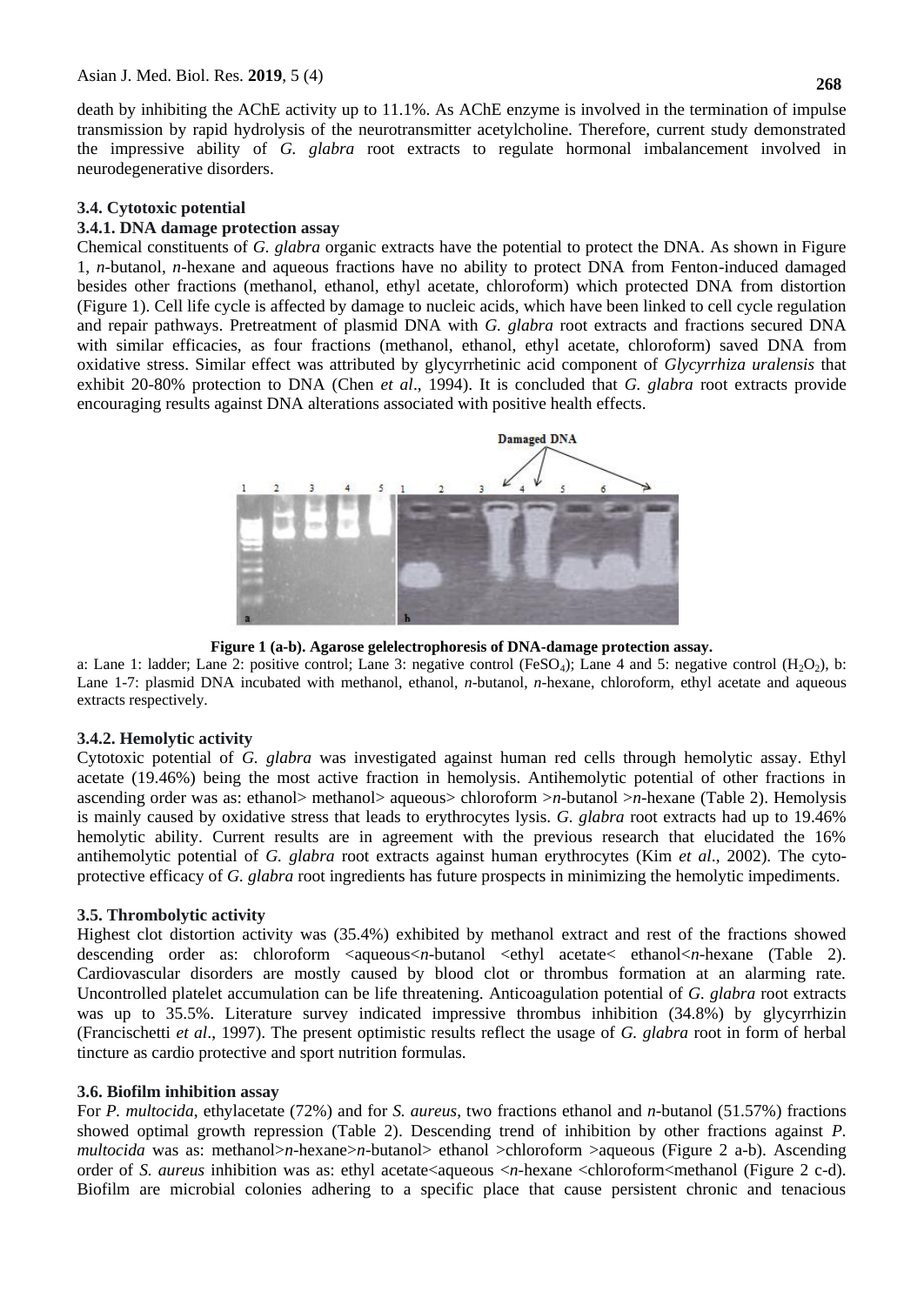infections. Discovery of natural antimicrobial agents is needed to lessen their detrimental complexities. Optimum growth inhibition (72%, 51.57%) was depicted by *G. glabra* root extracts against *P. multocida* and *S. aureus*. Available data indicates no similar approach of evaluating anti-bacterial activity of *G. glabra* root extracts using *P. multocida* and *S. aureus* strains. *Current dynamic results* unveiled promising future of *G.glabra* root extracts to be used in toothpaste, cosmetics, chewing gum, beverages and in food items by improving the food safety assurance for consumers by killing infectious agents.

| <b>Fractions</b> /   | % Inhibitions       |                  |      |           |              |  |  |
|----------------------|---------------------|------------------|------|-----------|--------------|--|--|
| <b>Extracts</b>      | <b>Thrombolysis</b> | <b>Hemolysis</b> | AChE | S. aureus | P. multocida |  |  |
| <b>Methanol</b>      | 35.4                | 3.8              | 5.2  | 50.12     | 57.05        |  |  |
| <b>Ethanol</b>       | 4.1                 | 3.4              | 5.5  | 51.57     | 47.68        |  |  |
| <i>n</i> -butanol    | 7.9                 | 8                | 5.3  | 51.57     | 49.05        |  |  |
| $n$ -hexane          | 3.2                 | 10.6             | 5.49 | 27.19     | 54.84        |  |  |
| <b>Chloroform</b>    | 12.9                | 7.6              | 5.46 | 45.50     | 45.57        |  |  |
| <b>Ethyl</b> acetate | 6.1                 | 19.46            | 3.12 | 11.23     | 72           |  |  |
| <b>Aqueous</b>       | 12.88               | 4.14             | 3.4  | 17.03     | 6.31         |  |  |
| <b>Control</b>       | 50                  | 82               | 59.5 | 82.2      | 83.79        |  |  |

**Table 2. Thrombolytic, hemolytic, anti-amnesic and anti-biofilm activities.**

Data is presented as percentage.

Positive control: citric acid (thrombolytic assay), Triton-X (hemolytic assay), physostigmine (AChE: acetyl cholinesterase inhibition), ampicillin (biofilm assay)**.**



**Figure 2. Antibiofilm assay-lowest and highest inhibition (a, b)** *P. multocida* **(c, d)** *S. aureus*

#### **4. Conclusions**

On the basis of current study it is recommended that *G. glabra* root bioactive constituents are applicable to improve the food quality, safety, texture, taste, aroma and flavor. Since these *G. glabra* root extracts are well tolerated, relatively inexpensive and readily available, could provide complementary therapy in treatment of various diseases. However there is a need to further explore its bioactive constituent's to enhance human health status using animal trial.